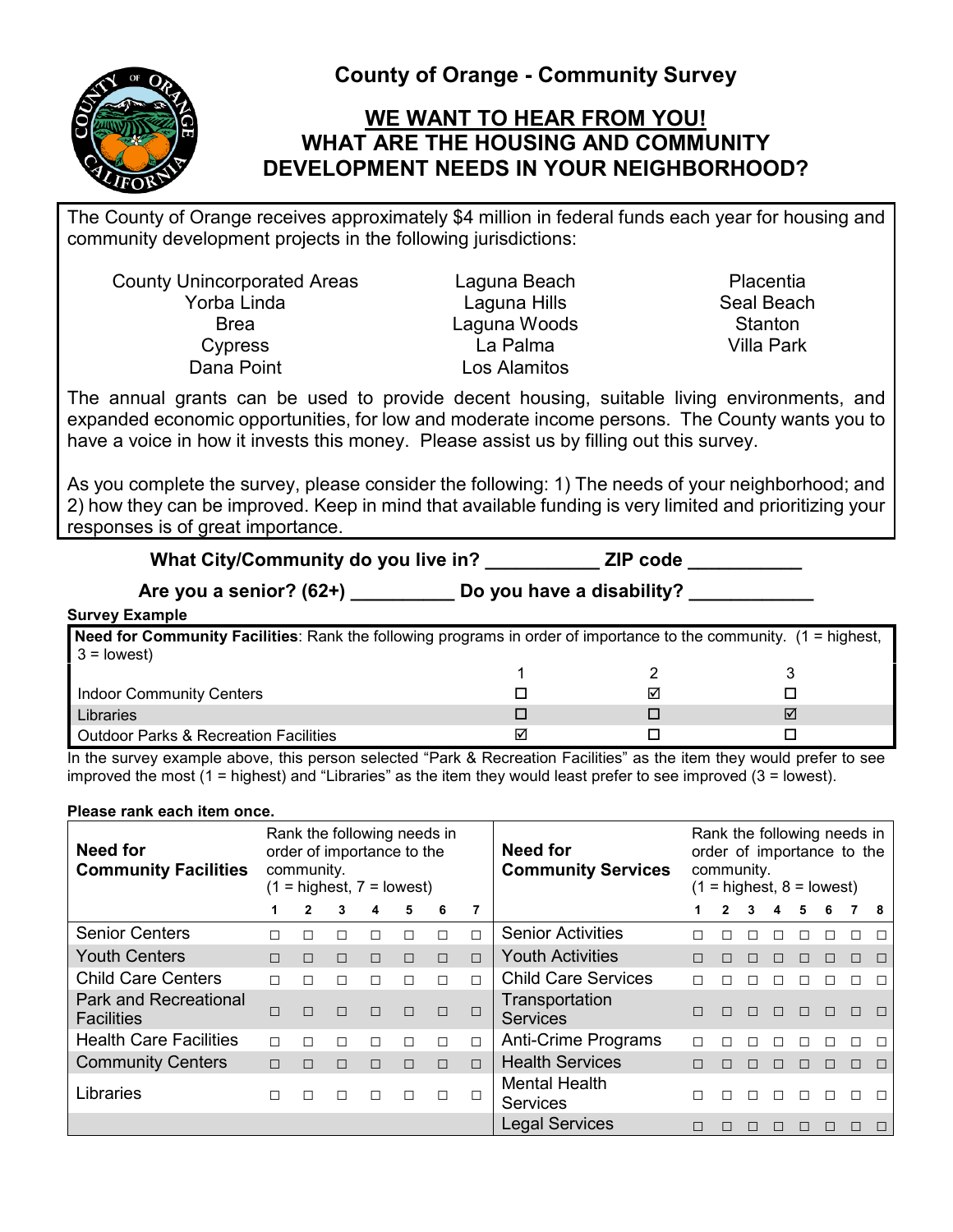| <b>Need for Services for</b><br><b>Special Needs</b><br><b>Populations</b> | Rank the following needs in<br>order of importance to the<br>community.<br>$=$ highest, $5 =$ lowest)<br>(1) |        |        |        |        | <b>Need for Business</b><br><b>Development &amp; Jobs</b> | Rank the following needs in<br>order of importance to the<br>community.<br>$(1 =$ highest, $5 =$ lowest) |        |        |        |  |  |  |
|----------------------------------------------------------------------------|--------------------------------------------------------------------------------------------------------------|--------|--------|--------|--------|-----------------------------------------------------------|----------------------------------------------------------------------------------------------------------|--------|--------|--------|--|--|--|
|                                                                            | 1                                                                                                            | 2      | 3      | 4      | 5      |                                                           |                                                                                                          | 2      | 3      | 4      |  |  |  |
| Homeless Shelters/<br><b>Services</b>                                      | П                                                                                                            | П      | $\Box$ | П      |        | <b>Start-up Business</b><br>Assistance                    | П                                                                                                        | $\Box$ | П      | П      |  |  |  |
| <b>Domestic Violence</b><br><b>Services</b>                                | $\Box$                                                                                                       | $\Box$ | $\Box$ | $\Box$ | $\Box$ | <b>Small Business Loans</b>                               | $\Box$                                                                                                   | $\Box$ | $\Box$ | $\Box$ |  |  |  |
| <b>Substance Abuse</b><br><b>Services</b>                                  | П                                                                                                            | $\Box$ | $\Box$ | П      | П      | Job.<br><b>Creation/Retention</b>                         | П                                                                                                        | $\Box$ | П      |        |  |  |  |
| <b>Centers/Services for</b><br><b>Disabled</b>                             | $\Box$                                                                                                       | $\Box$ | $\Box$ | $\Box$ | $\Box$ | <b>Employment Training</b>                                | $\Box$                                                                                                   | $\Box$ | $\Box$ | $\Box$ |  |  |  |
| <b>HIV/AIDS Centers &amp;</b><br><b>Services</b>                           |                                                                                                              | П      | П      |        | П      | <b>Business Mentoring</b>                                 | П                                                                                                        | П      |        |        |  |  |  |

| Rank the following needs in<br>order of importance to the<br>Need for<br>community.<br><b>Residential</b><br>$(1 =$ highest, $6 =$ lowest)<br><b>Infrastructure</b> |        |              |        |        |        |        | <b>Need for</b><br>Neighborhood<br><b>Services</b> | Rank the following needs in<br>order of importance to the<br>community.<br>$(1 =$ highest, $5 =$ lowest) |              |   |        |        |  |  |  |
|---------------------------------------------------------------------------------------------------------------------------------------------------------------------|--------|--------------|--------|--------|--------|--------|----------------------------------------------------|----------------------------------------------------------------------------------------------------------|--------------|---|--------|--------|--|--|--|
|                                                                                                                                                                     | 1      | $\mathbf{2}$ | 3      | 4      | 5      | 6      |                                                    | 1                                                                                                        | $\mathbf{2}$ | 3 | 4      | 5      |  |  |  |
| Drainage                                                                                                                                                            | $\Box$ | П            | $\Box$ | П      | $\Box$ | $\Box$ | <b>Tree Planting</b>                               | $\Box$                                                                                                   | $\Box$       | П | $\Box$ | $\Box$ |  |  |  |
| Water/Sewer                                                                                                                                                         | $\Box$ | $\Box$       | $\Box$ | $\Box$ | $\Box$ | $\Box$ | <b>Trash &amp; Debris</b><br>Removal               | $\Box$                                                                                                   | $\Box$       | П | $\Box$ | $\Box$ |  |  |  |
| Street/Alley                                                                                                                                                        | $\Box$ | П            | $\Box$ | П      | $\Box$ | $\Box$ | <b>Graffiti Removal</b>                            | $\Box$                                                                                                   | П            | П | $\Box$ | $\Box$ |  |  |  |
| <b>Street Lighting</b>                                                                                                                                              | $\Box$ | $\Box$       | $\Box$ | П      | $\Box$ | $\Box$ | <b>Code Enforcement</b>                            | $\Box$                                                                                                   | $\Box$       | П | $\Box$ | $\Box$ |  |  |  |
| Sidewalk                                                                                                                                                            | $\Box$ | П            | $\Box$ | П      | $\Box$ | $\Box$ | Cleanup of<br>Abandoned Lots &<br><b>Buildings</b> | П                                                                                                        | $\Box$       | П | $\Box$ | $\Box$ |  |  |  |
| <b>Curb Ramps for ADA</b><br>Accessibility                                                                                                                          | $\Box$ | $\Box$       | $\Box$ | $\Box$ | $\Box$ | $\Box$ |                                                    |                                                                                                          |              |   |        |        |  |  |  |

| <b>Need for Affordable Housing</b>   | Rank the following needs in order of importance to the community.<br>$=$ highest, 11 = lowest) |        |        |        |        |        |        |        |        |        |    |  |  |
|--------------------------------------|------------------------------------------------------------------------------------------------|--------|--------|--------|--------|--------|--------|--------|--------|--------|----|--|--|
|                                      | 1                                                                                              | 2      | 3      | 4      | 5      | 6      | 7      | 8      | 9      | 10     | 11 |  |  |
| <b>Accessibility Improvements</b>    | П                                                                                              | П      | П      | П      | П      | Г      | П      |        | г      | П      | П  |  |  |
| Homeowner Housing Rehabilitation     | $\Box$                                                                                         | $\Box$ | $\Box$ | П      | $\Box$ | П      | $\Box$ | $\Box$ | $\Box$ | $\Box$ | □  |  |  |
| <b>Rental Housing Rehabilitation</b> | П                                                                                              | П      | П      | П      | $\Box$ | $\Box$ | □      | П      | П      | П      | □  |  |  |
| <b>Homebuyer Assistance</b>          | П                                                                                              | $\Box$ | $\Box$ | П      | $\Box$ | П      | $\Box$ | $\Box$ | $\Box$ | $\Box$ | □  |  |  |
| <b>Affordable Rental Housing</b>     | П                                                                                              | П      | П      | П      | П      | Г      | П      | П      | П      | П      | П  |  |  |
| <b>Housing for Disabled</b>          | П                                                                                              | $\Box$ | $\Box$ | $\Box$ | $\Box$ | П      | П      | $\Box$ | $\Box$ | $\Box$ | ⊓  |  |  |
| <b>Housing for Seniors</b>           | П                                                                                              | П      | П      | П      | П      | П      | П      | П      | П      | П      | П  |  |  |
| <b>Housing for Large Families</b>    | $\Box$                                                                                         | $\Box$ | $\Box$ | $\Box$ | $\Box$ | П      | $\Box$ | $\Box$ | $\Box$ | П      | ⊓  |  |  |
| <b>Fair Housing Services</b>         | П                                                                                              | П      | П      | П      | $\Box$ | П      | П      | П      | П      | П      | П  |  |  |
| Lead-Based Paint/Test Abatement      | $\Box$                                                                                         | П      | $\Box$ | П      | $\Box$ | П      | П      | $\Box$ | П      | П      | □  |  |  |
| <b>Energy Efficient Improvements</b> | П                                                                                              | П      | П      | П      | П      | Г      | $\Box$ |        | П      | П      |    |  |  |